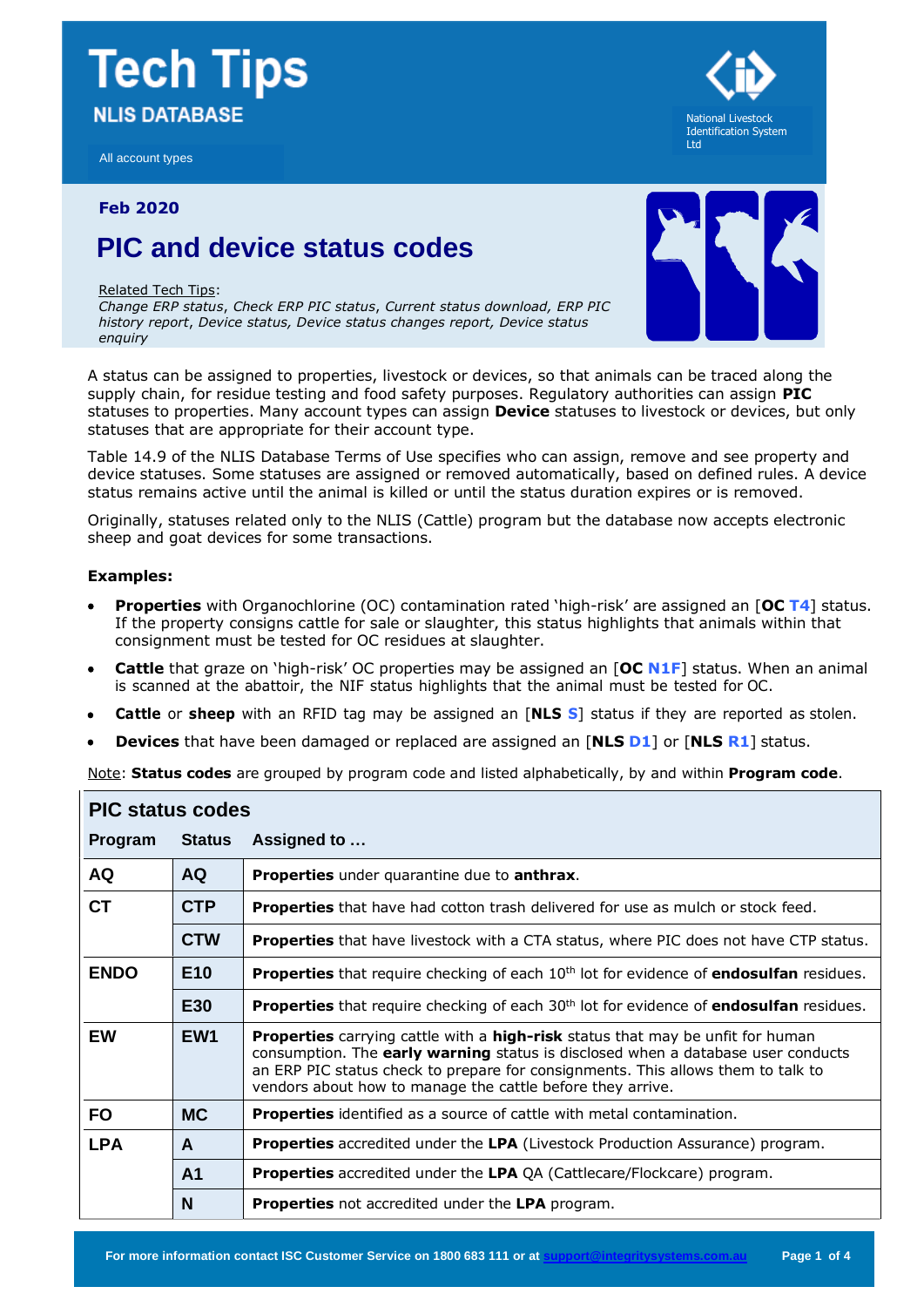| <b>PIC status codes</b>                                                        |                         |                                                                                                                                                                                                                                                                                                                                                                                                                                                                                                                                |  |  |
|--------------------------------------------------------------------------------|-------------------------|--------------------------------------------------------------------------------------------------------------------------------------------------------------------------------------------------------------------------------------------------------------------------------------------------------------------------------------------------------------------------------------------------------------------------------------------------------------------------------------------------------------------------------|--|--|
| Program                                                                        | <b>Status</b>           | Assigned to                                                                                                                                                                                                                                                                                                                                                                                                                                                                                                                    |  |  |
| <b>NARM</b><br>National<br>Antibacterial<br>Residue<br>Minimisation            | <b>KV</b>               | Properties with a history of antibacterial residue detections in bobby calves.<br>National Residue Survey (NRS) authorities monitor agricultural and veterinary chemical<br>residues and environmental contaminants in Australian food commodities. The cost is<br>largely industry-funded through levies on the animal and plant commodities tested.<br>NRS assigns the KV status to a PIC when calves consigned to that PIC return a<br>positive result below MRL after Microbial Inhibition Testing (MIT) of urine samples. |  |  |
|                                                                                |                         | The database removes the KV status after 28 days. NRS can remove the status earlier.                                                                                                                                                                                                                                                                                                                                                                                                                                           |  |  |
|                                                                                | KV <sub>2</sub>         | Properties with a history of antibacterial residue detections in bobby calves.                                                                                                                                                                                                                                                                                                                                                                                                                                                 |  |  |
|                                                                                |                         | When confirmatory tests on an MIT positive calf detect residue equal to or higher than<br>MRL, NRS assigns the KV2 status and all calves in the KV lot must be urine-sampled.<br>The database automatically removes the KV2 status after 90 days.                                                                                                                                                                                                                                                                              |  |  |
| <b>NFAS</b>                                                                    | A                       | Properties accredited under the National Feedlot Accreditation Scheme (NFAS).                                                                                                                                                                                                                                                                                                                                                                                                                                                  |  |  |
|                                                                                | N                       | Properties not accredited under National Feedlot Accreditation Scheme (NFAS).                                                                                                                                                                                                                                                                                                                                                                                                                                                  |  |  |
| <b>NLS</b>                                                                     | <b>EU</b>               | Properties accredited under European Union Cattle Accreditation Scheme (EUCAS).                                                                                                                                                                                                                                                                                                                                                                                                                                                |  |  |
| <b>NORM</b><br>(OC)<br>National<br>Organo<br>Chlorine<br>Residue<br>Management | M                       | Properties with a low risk (nil/limited test history) of OC-contamination and/or in<br>areas with significant past OC use. NRS funds tests.<br>Note: M properties do not have an ERP status for National Vendor Declaration<br>purposes, so vendors can enter 'No' to Question 5 on the NVD form. M is the same as<br>T5 below, except that the M status is disclosed at saleyards.                                                                                                                                            |  |  |
|                                                                                | R.                      | <b>Properties</b> at minimal risk of producing cattle with unacceptable OC residues.<br>Properties with an R classification do not have an ERP status for National Vendor<br>Declaration (Cattle) purposes, so vendors can enter 'No' to Question 5 on the NVD.                                                                                                                                                                                                                                                                |  |  |
|                                                                                | T <sub>1</sub> F<br>T2F | Properties with a reduced risk of OC-contamination. NRS funds a fat-sample OC test<br>of one animal in each consignment - commercial arrangements apply if additional<br>cattle are tested. Sampled carcase and companion animals can be released.                                                                                                                                                                                                                                                                             |  |  |
|                                                                                | T1V<br>T2V              | T1F/T2F properties automatically convert to T1V/T2V one year after any previous T<br>status was assigned, and has been in place continuously during that period.                                                                                                                                                                                                                                                                                                                                                               |  |  |
|                                                                                | T <sub>3F</sub><br>T3V  | Properties with a medium-high OC-contamination risk. NRS funds fat-sample test of<br>one animal in each consignment - commercial arrangements apply if more cattle are<br>tested. Sample and hold carcase and companion cattle until results are available.                                                                                                                                                                                                                                                                    |  |  |
|                                                                                |                         | T3F properties automatically convert to T3V one year after any previous T status was<br>assigned to the PIC, and has been in place continuously during that period.                                                                                                                                                                                                                                                                                                                                                            |  |  |
|                                                                                | T <sub>4</sub>          | <b>Properties</b> with a high risk of OC-contamination. NRS won't fund tests - commercial<br>arrangements apply.                                                                                                                                                                                                                                                                                                                                                                                                               |  |  |
|                                                                                | T <sub>5</sub>          | Properties with a low risk (nil or limited test history) of OC-contamination and/or in<br>areas with significant past OC use. NRS funds test.                                                                                                                                                                                                                                                                                                                                                                                  |  |  |
|                                                                                |                         | Note: T5 properties do not have an ERP status for National Vendor Declaration<br>purposes, so vendors can enter 'No' to Question 5 on the NVD form.                                                                                                                                                                                                                                                                                                                                                                            |  |  |
|                                                                                | X                       | <b>Properties</b> that should not be trading cattle (for sale or slaughter) as the PIC is under<br>regulatory restrictions. Contact relevant State DPI for instructions.                                                                                                                                                                                                                                                                                                                                                       |  |  |
| <b>PI</b>                                                                      | PI                      | Properties of interest to police or States for surveillance of cattle movements.                                                                                                                                                                                                                                                                                                                                                                                                                                               |  |  |
| <b>PIC</b>                                                                     | <b>XS</b>               | South Australian properties that should not be trading livestock.                                                                                                                                                                                                                                                                                                                                                                                                                                                              |  |  |
|                                                                                | <b>XM</b>               | Tasmanian properties that should not be trading livestock.                                                                                                                                                                                                                                                                                                                                                                                                                                                                     |  |  |
|                                                                                | XQ                      | <b>Queensland properties</b> that should not be trading livestock.                                                                                                                                                                                                                                                                                                                                                                                                                                                             |  |  |
|                                                                                | <b>XV</b>               | Victorian properties that should not be trading livestock.                                                                                                                                                                                                                                                                                                                                                                                                                                                                     |  |  |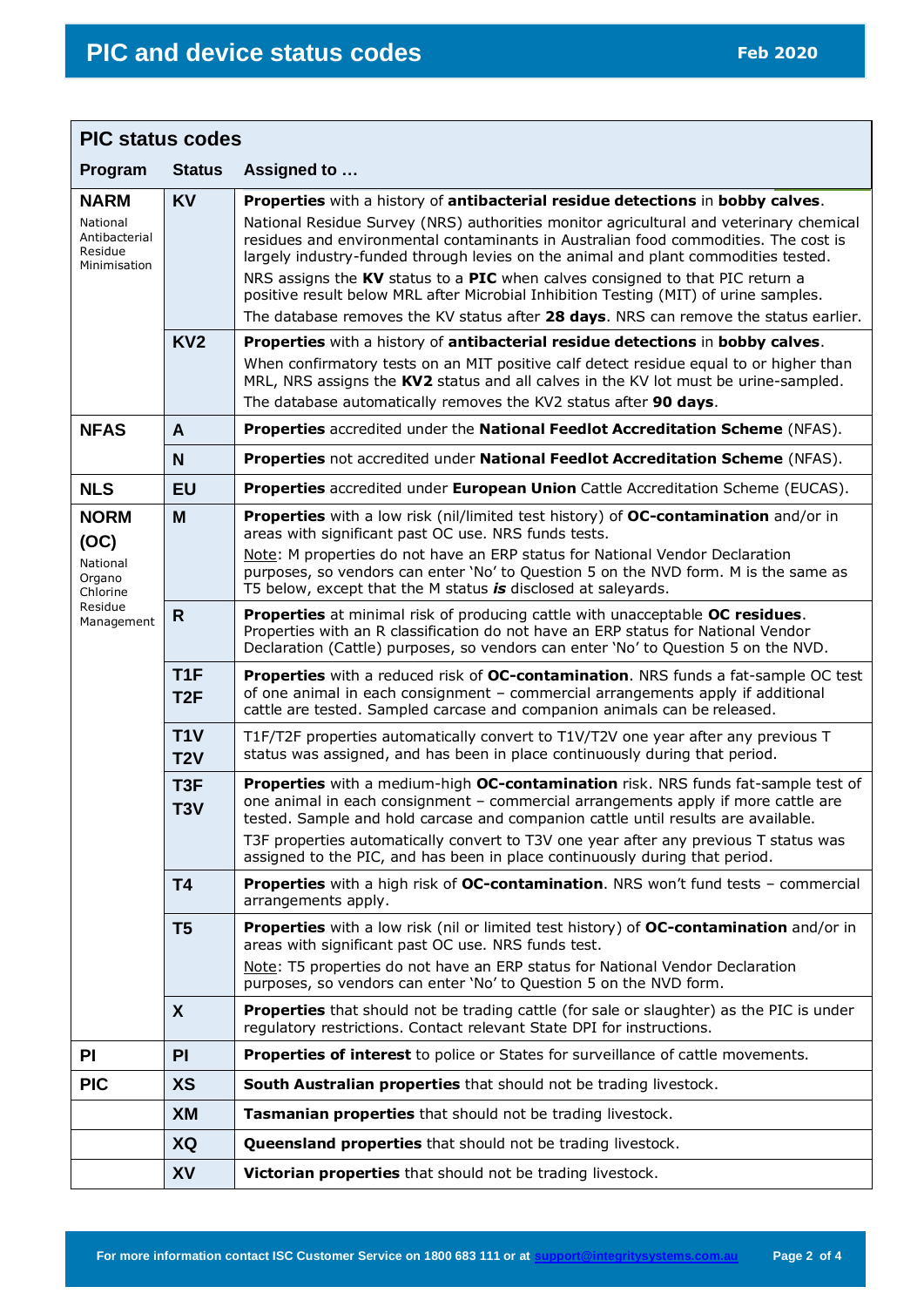# **PIC and device status codes Feb <sup>2020</sup>**

State authorities may use the **Device status for properties** transaction to assign statuses marked with an asterisk (\*) to all devices on a property within their jurisdiction. They may also check which of these statuses have been assigned by running the **Device status for properties** report.

Related Tech Tips: *Device status for properties***,** *Device status for properties report*

| Device status codes                              |                    |                                                                                                                                                                                                                                                                |  |  |
|--------------------------------------------------|--------------------|----------------------------------------------------------------------------------------------------------------------------------------------------------------------------------------------------------------------------------------------------------------|--|--|
| Program                                          | <b>Status</b>      | Assigned to                                                                                                                                                                                                                                                    |  |  |
| AV                                               | AV <sub>1</sub>    | <b>Cattle</b> vaccinated against <b>anthrax</b> . The AV1 status converts to AV2 after 42 days.                                                                                                                                                                |  |  |
|                                                  | AV2                | <b>Cattle</b> vaccinated against <b>anthrax</b> more than 42 days earlier.                                                                                                                                                                                     |  |  |
| <b>CT</b>                                        | <b>CTA</b>         | Cattle that have or may have accessed cotton trash. Test and hold all animals with CTA<br>status. Commercial arrangements apply for tests.                                                                                                                     |  |  |
| <b>DOI</b>                                       | DN <sub>1</sub>    | Devices of interest to States and Territories for surveillance of livestock movements.                                                                                                                                                                         |  |  |
|                                                  | DN <sub>2</sub>    | Devices of interest to States and Territories for surveillance of livestock movements.<br>Animals associated with these devices may not be fit for human consumption.                                                                                          |  |  |
| <b>IMPO</b>                                      | $IM1*$             | Cattle imported from a country where BSE has been diagnosed.                                                                                                                                                                                                   |  |  |
|                                                  | $IM2^*$            | Cattle imported from a country where BSE has not been diagnosed.                                                                                                                                                                                               |  |  |
| JD                                               | $JD1$ <sup>*</sup> | <b>Cattle identified as non-clinical reactors to bovine Johne's disease.</b>                                                                                                                                                                                   |  |  |
|                                                  | $JD2*$             | Cattle identified as clinical cases of bovine Johne's disease.                                                                                                                                                                                                 |  |  |
|                                                  | JDV*               | Cattle vaccinated against bovine Johne's disease.                                                                                                                                                                                                              |  |  |
| <b>LEAD</b>                                      | PB1*               | Cattle under restrictions due to lead residues and not to be sold for slaughter.<br>If slaughtered, test meat for lead, at owner's expense. Condemn liver and kidneys.                                                                                         |  |  |
|                                                  | PB <sub>2</sub> *  | Cattle under restrictions due to lead residues. Unacceptable residues may not apply<br>to carcase meat. Condemn liver and kidneys, or test for lead at owner's expense.                                                                                        |  |  |
| <b>LPA</b>                                       | NL <sub>1</sub>    | <b>Cattle</b> that have moved from a non-LPA PIC to an LPA A or LPA A1 PIC and have<br>resided on the LPA A or LPA A1 PIC for less than 60 days.                                                                                                               |  |  |
|                                                  | NL <sub>2</sub>    | Cattle that have moved from a non-LPA PIC with an OC status to an LPA A or LPA<br>A1 PIC and have resided on the LPA A or LPA A1 PIC for less than six months. A test<br>instruction is displayed when animals with this status arrive on the slaughter floor. |  |  |
| <b>NARM</b><br>National                          | $K1F^*$            | Cattle where urine and kidneys must be tested for antibacterial residues at<br>slaughter. NRS funds tests.                                                                                                                                                     |  |  |
| Antibacterial<br>Residue<br>Minimisation         | $K1V^*$            | Cattle where urine and kidneys must be tested for antibacterial residues at<br>slaughter. Commercial arrangements apply fo tests.                                                                                                                              |  |  |
|                                                  | K <sub>3</sub>     | <b>Cattle</b> treated by antibiotics such as streptomycin within the last 2 years. Cattle with a<br>K3 status may have antibacterial residues and are unfit for human consumption.                                                                             |  |  |
| <b>NLS</b><br><b>NLIS</b><br>database<br>program | B                  | Cattle where a producer has permission to transfer non-EU Breeding animals onto the<br>property. Animals with a B status are ineligible for the EU market.                                                                                                     |  |  |
|                                                  | D <sub>1</sub>     | Devices that are damaged or no longer work.                                                                                                                                                                                                                    |  |  |
|                                                  | Y                  | <b>Cattle</b> eligible for the <b>EU</b> (European Union) market.                                                                                                                                                                                              |  |  |
|                                                  | N <sub>1</sub>     | <b>Cattle</b> ineligible for <b>EU</b> market.                                                                                                                                                                                                                 |  |  |
|                                                  |                    | Note: The database applies the EU status automatically, but the status can also be set<br>manually by AQIS, or by SA accounts, with approval from AQIS.                                                                                                        |  |  |
|                                                  | IA                 | Inactive Devices, if it is not known whether a device was lost or damaged, or if the<br>animal associated with the device is dead, has strayed, or moved off the property.                                                                                     |  |  |
|                                                  | L1                 | <b>Devices</b> that have not been used and were lost or stolen in transit, or on-farm.                                                                                                                                                                         |  |  |
|                                                  | L2                 | Devices lost after attachment to an animal.                                                                                                                                                                                                                    |  |  |